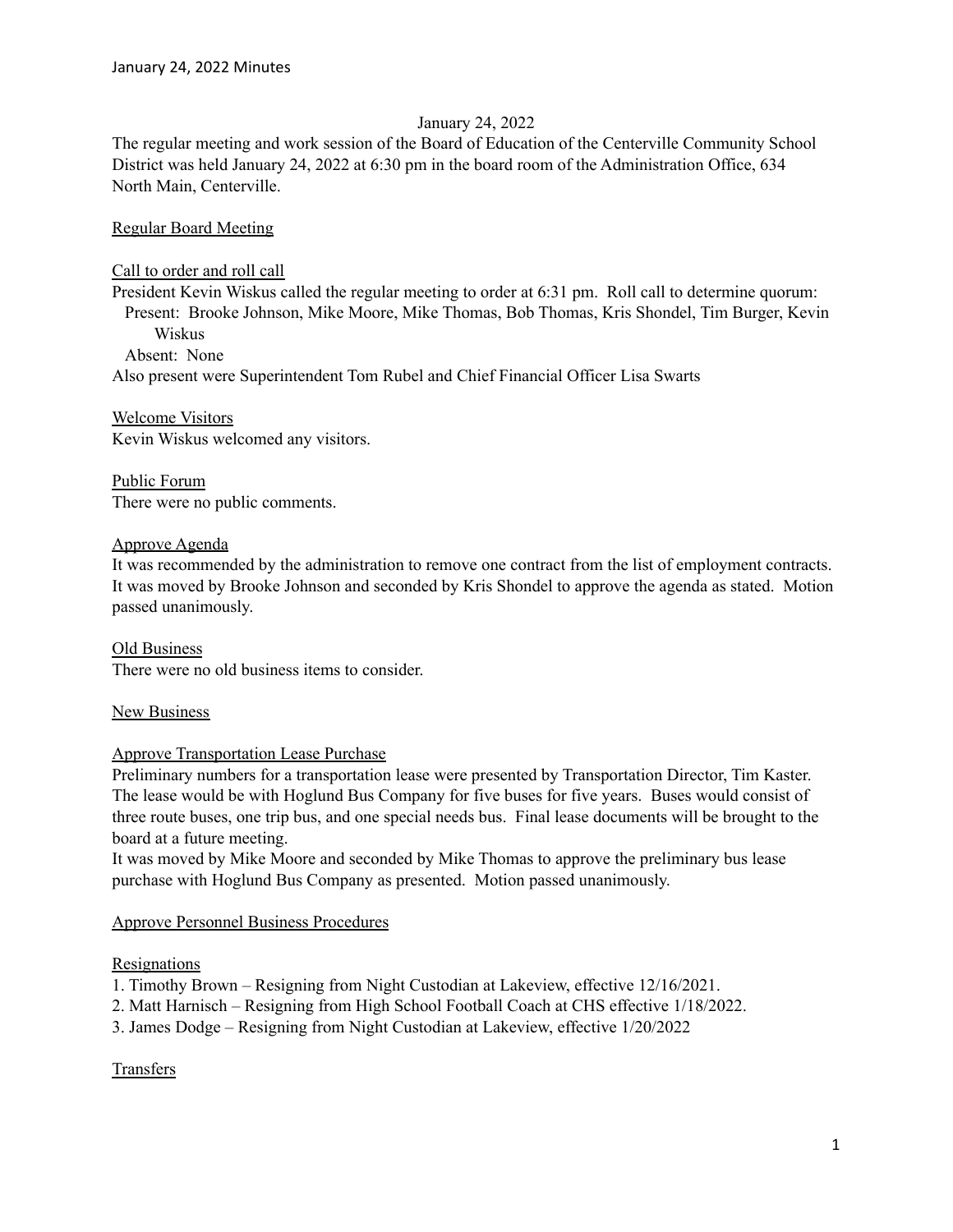1. Mallory Denny - Transfer from 4<sup>th</sup> Grade at Lakeview to 6<sup>th</sup> Grade Math at Howar effective 2022-23 school year, replacing Peggy Kauzlarich

2. Jennisha Oden – Transfer from Associate at ACC to Sp. Ed. Aide Specific at CHS, replacing Mindy Novotny

3. Mindy Novotny – Transfer from Sp. Ed. Aide Specific at CHS to Study Hall Supervisor/Library Associate at CHS, replacing Kele Cossel.

# Employment/Contracts

1. Emily Mason – Special Education Teacher at Howar, effective 8-22-22, MA+24, Salary TBD, replacing Tina Bauman

2. Gavin Boughner – Custodian at Lakeview, Level 2, Step 3, \$12.97/hour, 8 hrs/day, effective 1/20/22, replacing Tim Brown

3. Jennie Castor – Associate at ACC, Level 2 Step 1, 12.17/hour, 7.5 hrs/day, effective 1/11/22, replacing Jennisha Oden

It was moved by Mike Thomas and seconded by Tim Burger to approve all personnel items as presented with the exception of the previously stated omitted contract. Motion passed unanimously.

# Work Session

# Operational Sharing

Information was provided on operational sharing. It is an incentive for districts to reduce costs and receive additional weighting. Each position generates a set number of weighting in pupils for each district participating. 255 Iowa districts and 4 AEAs are utilizing this function now. Centerville participated in operational sharing in the past with Moulton-Udell but does not currently share any of the identified positions. With decreasing enrollment and low supplemental state aid projections, Mr. Rubel reported that it was just another item to consider.

## Update on Supplemental State Aid

Supplemental State Aid discussions have generated discussions of a preliminary number of 2.5%. Just for informational purposes, calculations would be that new money would be \$98,130. These are just preliminary numbers because the SSA has not been set yet, but Mr. Rubel wanted the board to be aware of the potential financial impact.

## Facilities Maintenance Budget

The board was updated on the status of the \$600,000 maintenance budget. Currently there is an approximate remaining balance of \$231,000 with some small projects and expenses still outstanding.

Kevin Wiskus asked to see a plan for the remaining balance. Tim Kaster is also working on the Summer 2022 project list as well.

There was also discussion about holding back as much as we can due to the unknowns with the High School Project, although it was mentioned we don't want to fall behind on regular maintenance items that we've already put off.

Lisa Swarts spoke about having the Finance Committee have a session with bonding attorney, James Wainwright from Ahlers to discuss the timing of projects and use of different bond issues. They will schedule a meeting on February 14<sup>th</sup>.